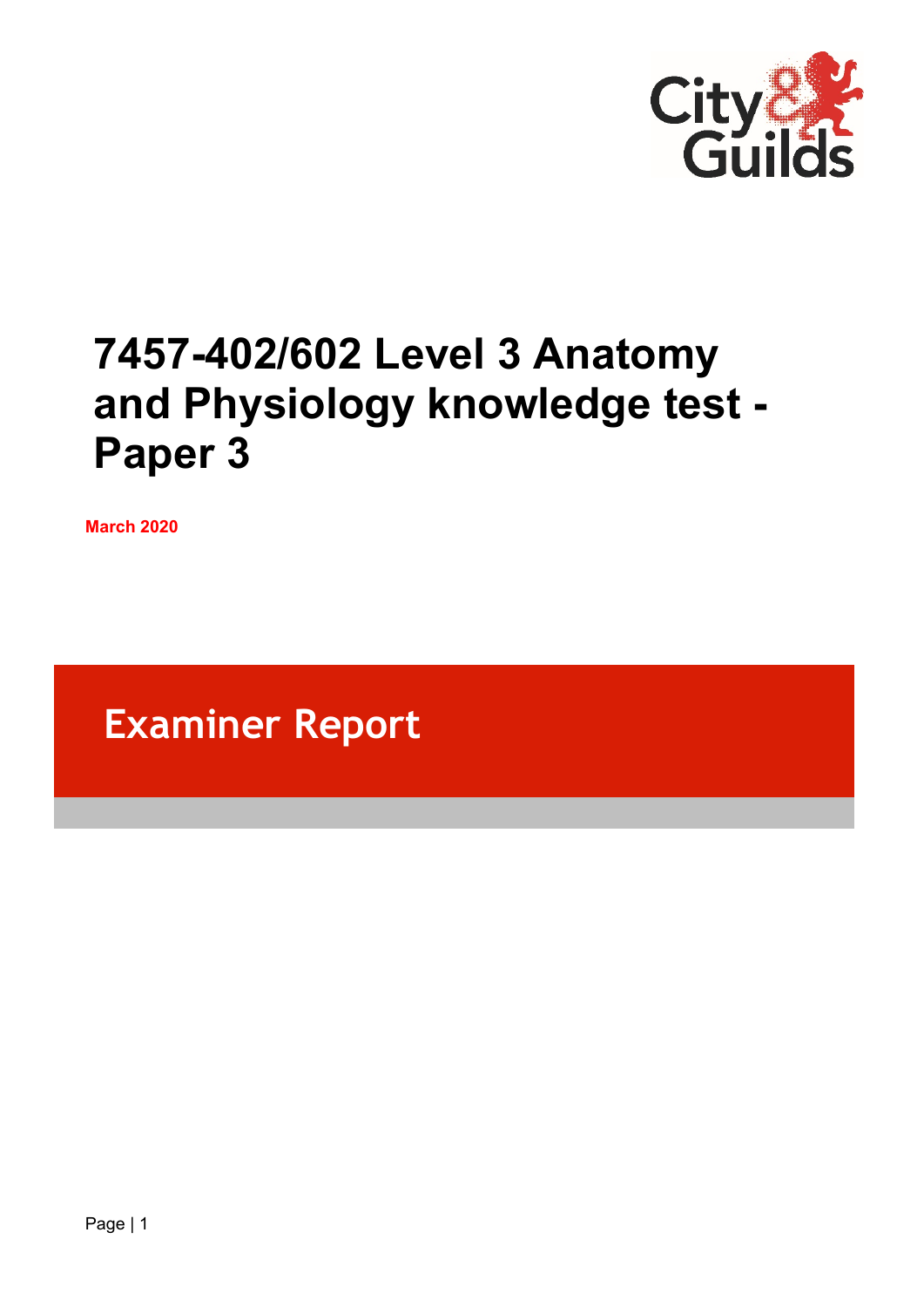# **Contents**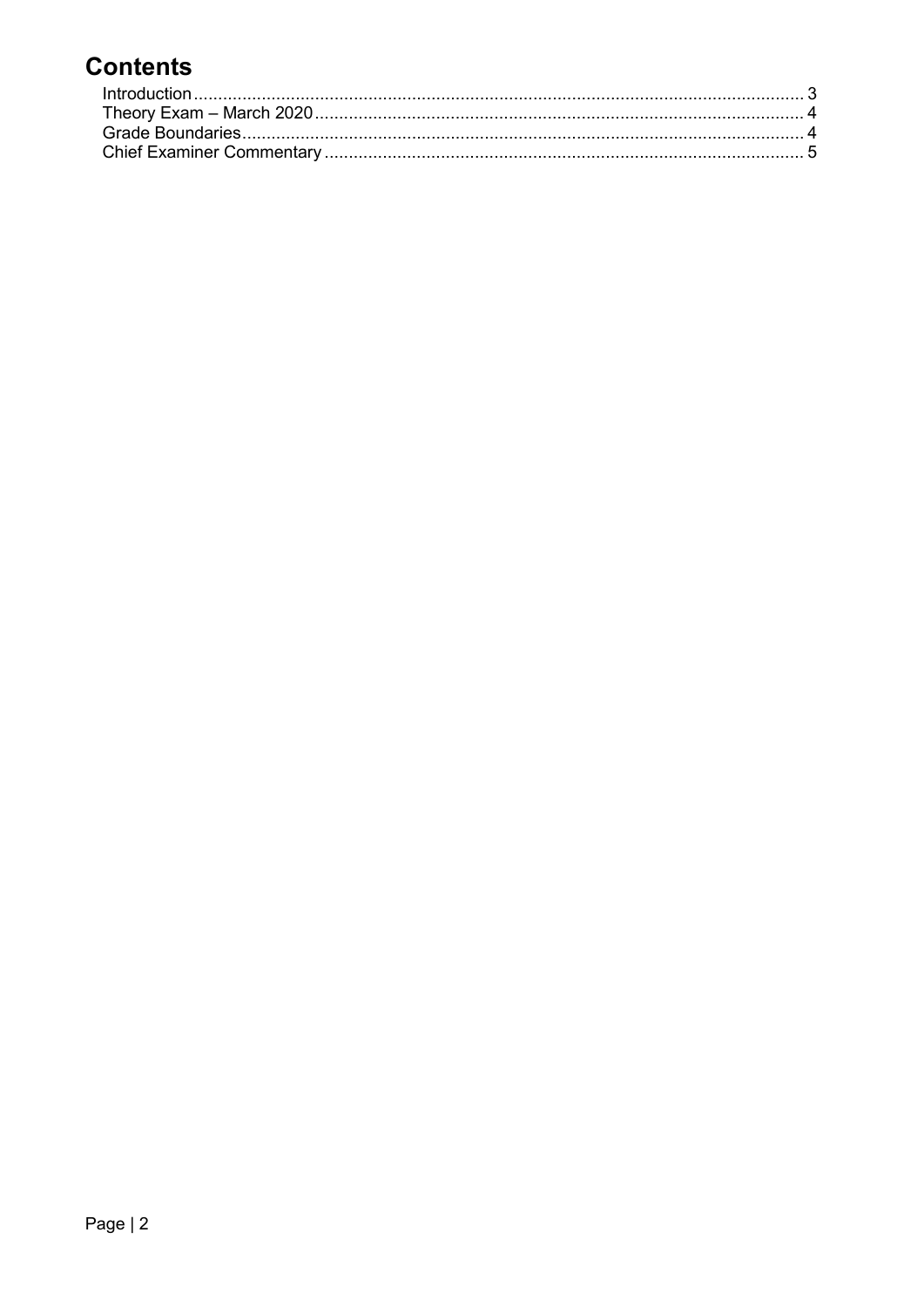## <span id="page-2-0"></span>**Introduction**

This document has been prepared by the Chief Examiner, it is designed to be used as a feedback tool for centres to use in order to enhance teaching and preparation for assessment. It is advised that this document be referred to when preparing to teach and then again when candidates are preparing to sit examinations.

This report provides general commentary on candidate performance and highlights common themes in relation to the technical aspects explored within the assessment, giving areas of strengths and weakness demonstrated by the cohort of candidates who sat the **March 2020** examination series. It will explain aspects which caused difficulty and potentially why the difficulties arose, whether it was caused by a lack of knowledge, incorrect examination technique or responses that failed to demonstrate the required depth of understanding.

The document provides commentary on the following assessment; **7457-402/602 Level 3 Anatomy and Physiology Knowledge test Paper 3.**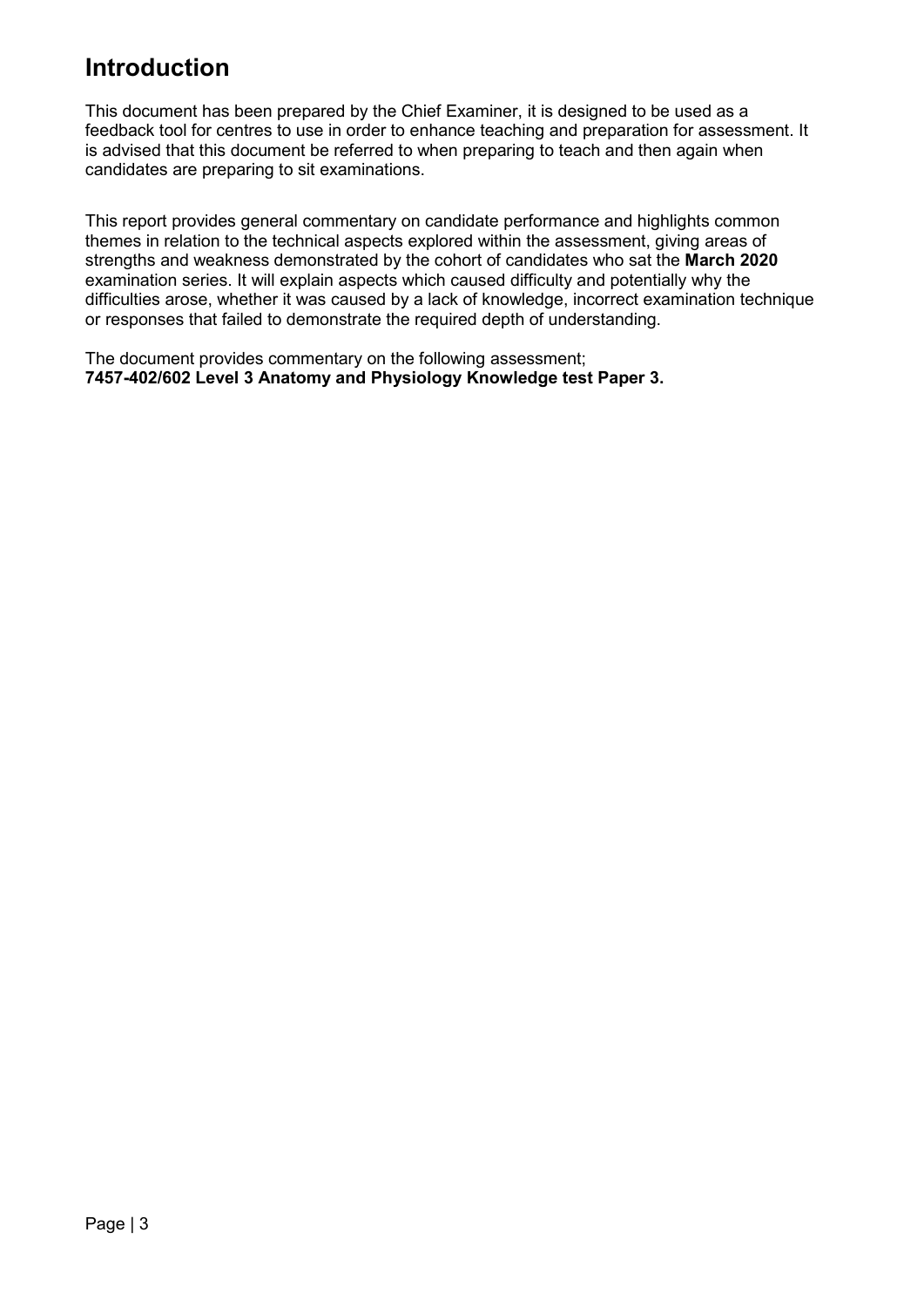## <span id="page-3-0"></span>**Theory Exam – March 2020**

### <span id="page-3-1"></span>**Grade Boundaries and distribution**

Assessment: **7457-402/602** Series: **March 2020**

Below identifies the final grade boundaries for this assessment, as agreed by the awarding panel and the pass rate for this series:

| <b>Total marks available</b> | 60   |
|------------------------------|------|
| Pass mark                    | 31   |
| Pass rate                    | .55% |